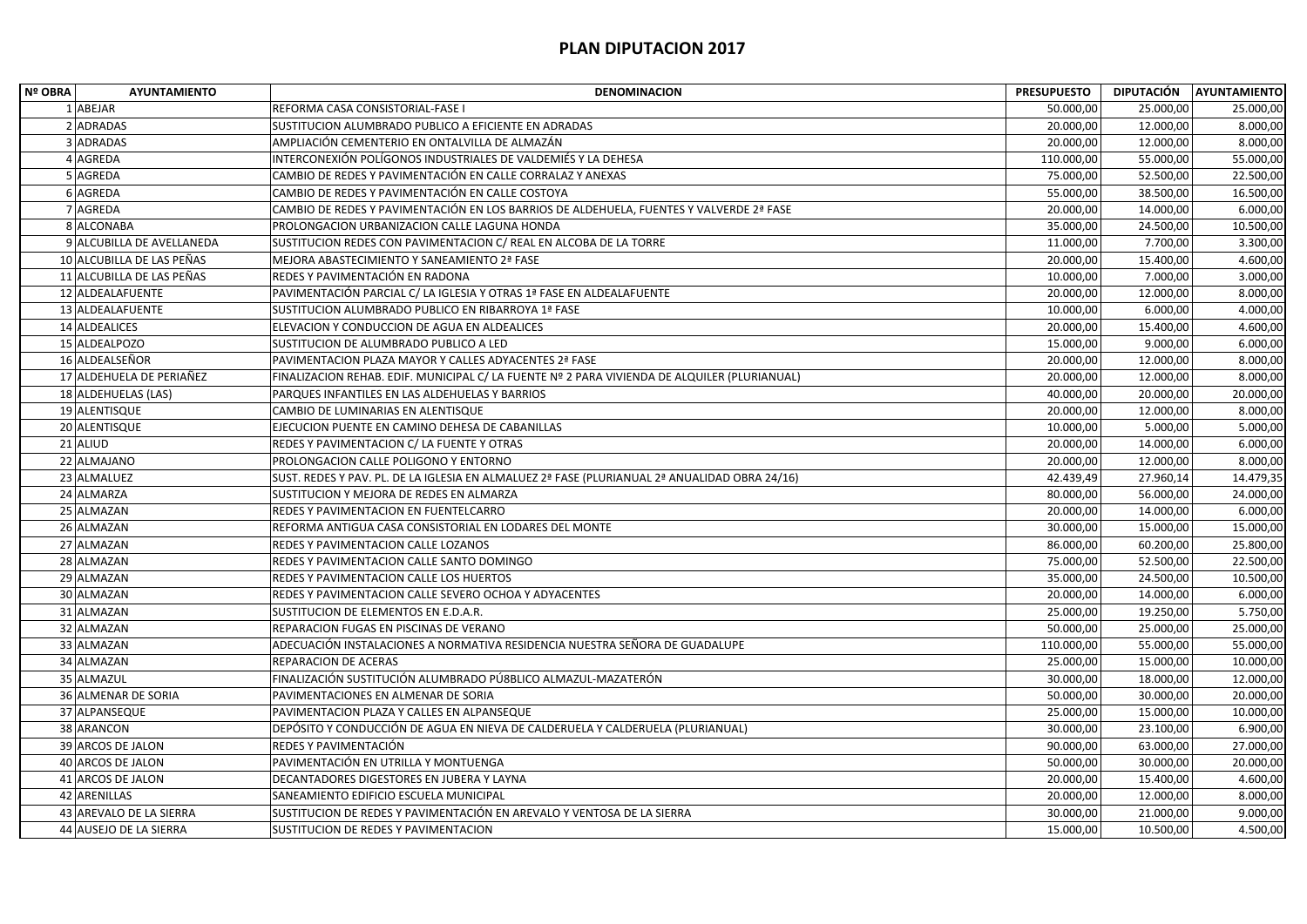| Nº OBRA | <b>AYUNTAMIENTO</b>             | <b>DENOMINACION</b>                                                                                                   | <b>PRESUPUESTO</b> | DIPUTACIÓN | <b>AYUNTAMIENTO</b> |
|---------|---------------------------------|-----------------------------------------------------------------------------------------------------------------------|--------------------|------------|---------------------|
|         | 45 BARAONA                      | REHABILITACION DE EDIFICIOS Y EQUIPAMIENTOS EN BARAONA Y BARRIOS                                                      | 40.000,00          | 20.000,00  | 20.000,00           |
|         | 46 BARCA                        | SUSTITUCION DE REDES CON PAVIMENTACION C/ LA IGLESIA                                                                  | 26.102,46          | 18.271,72  | 7.830,74            |
|         | 47 BARCONES                     | SUSTITUCIÓN REDES CON PAVIMENTACIÓN Y CANALIZACIÓN MANANTILAES HASTA NÚCLEO URBANO                                    | 24.000,00          | 16.800,00  | 7.200,00            |
|         | 48 BAYUBAS DE ABAJO             | REFORMA LOCALES MUNICIPALES PARA USO SOCIO CULTURAL, TERMINACION                                                      | 35.000,00          | 17.500,00  | 17.500,00           |
|         | 49 BAYUBAS DE ARRIBA            | SUSTITUCION DE REDES DE DSITRIBUCION, TERMINACION                                                                     | 12.000,00          | 9.240,00   | 2.760,00            |
|         | 50 BERATON                      | SUSTITUCION TUBERIAS ABASTECIMIENTO DE AGUAS                                                                          | 20.000,00          | 15.400,00  | 4.600,00            |
|         | 51 BERLANGA DE DUERO            | PAVIMENTACIÓN PARCIAL C/ REAL EN LUMÍAS                                                                               | 16.000,00          | 9.600,00   | 6.400,00            |
|         | 52 BERLANGA DE DUERO            | PAVIMENTACIÓN PARCIAL C/ REAL EN HORTEZUELA                                                                           | 14.000,00          | 8.400,00   | 5.600,00            |
|         | 53 BERLANGA DE DUERO            | REDES Y PAVIMENTACIÓN C/ POSTIGO EN BERLANGA                                                                          | 82.000,00          | 57.400,00  | 24.600,00           |
|         | 54 BLACOS                       | <b>MURO DE CONTENCION 3ª FASE</b>                                                                                     | 20.000,00          | 12.000,00  | 8.000,00            |
|         | 55 BLIECOS                      | CAMBIO DE VENTANAS EN CASA CONSISTORIAL                                                                               | 15.000,00          | 7.500,00   | 7.500,00            |
|         | 56 BORJABAD                     | REHABILITACION DE EDIFICIOS MUNICIPALES 3ª FASE EN BORJABAD                                                           | 23.000,00          | 11.500,00  | 11.500,00           |
|         | 57 BOROBIA                      | REPARACIÓN Y REFORMA EDIFICIO MUNICIPAL DESTINADO A ACTIVIDADES SOCIO-CULTURALES (PLURIANUAL)                         | 40.000,00          | 20.000,00  | 20.000,00           |
|         | 58 BUBEROS                      | REHABILITACIÓN EDIFICIO MUNICIPAL 4ª FASE.                                                                            | 12.000,00          | 6.000,00   | 6.000,00            |
|         | 59 BUITRAGO                     | REHABILITACION EDIFICIO MUNICIPAL                                                                                     | 16.000,00          | 8.000,00   | 8.000,00            |
|         | 60 BURGO DE OSMA-CIUDAD DE OSMA | ADECUACION Y REHABILITACION DE INSTALACIONES Y EDIFICIOS MUNICIPALES EN EL BURGO Y BARRIOS                            | 70.000,00          | 35.000,00  | 35.000,00           |
|         | 61 BURGO DE OSMA-CIUDAD DE OSMA | ILUMINACIÓN LED CAMPO DE FUTBOL Y PARTE TRAVESÍA CN-122                                                               | 50.000,00          | 30.000,00  | 20.000,00           |
|         | 62 BURGO DE OSMA-CIUDAD DE OSMA | SUSTITUCIÓN REDES CON PAVIMENTACIÓN EN EL BURGO Y BARRIOS                                                             | 360.000,00         | 252.000,00 | 108.000,00          |
|         | 63 CABREJAS DEL CAMPO           | REPARACION DEPOSITO DE AGUAS 2ª FASE EN CABREJAS DEL CAMPO                                                            | 12.000,00          | 9.240,00   | 2.760,00            |
|         | 64 CABREJAS DEL PINAR           | SUSTITUCIÓN REDES Y PAVIMENTACIÓN EN LA PLAZA Y CASCO URBANO                                                          | 40.000,00          | 28.000,00  | 12.000,00           |
|         | 65 CABREJAS DEL PINAR           | INFRAESTRUCTURAS DEL POLIGONO                                                                                         | 10.000,00          | 7.700,00   | 2.300,00            |
|         | 66 CALATAÑAZOR                  | REPARACIÓN FACHADA Y CUBIERTA EDIFICIO MUNICIPAL EN PLAZA MAYOR DE CALATAÑAZOR                                        | 30.000,00          | 15.000,00  | 15.000,00           |
|         | 67 CALATAÑAZOR                  | PAVIMENTACIÓN C/ IGLESIA-CENTRO EN ALDEHUELA DE CALATAÑAZOR                                                           | 10.000,00          | 6.000,00   | 4.000,00            |
|         | 68 CALTOJAR                     | SUSTITUCIÓN REDES CON PAVIMENTACIÓN EN CALTOJAR                                                                       | 20.000,00          | 14.000,00  | 6.000,00            |
|         | 69 CALTOJAR                     | PAVIMENTACIÓN PARCIAL C/ ARROYO 2ª FASE EN CASILLAS                                                                   | 10.000,00          | 6.000,00   | 4.000,00            |
|         | 70 CANDILICHERA                 | REFORMA ALUMBRADO PUBLICO 2ª FASE EN FUENTETECHA                                                                      | 20.000,00          | 12.000,00  | 8.000,00            |
|         | 71 CAÑAMAQUE                    | PAVIMENTACIÓN DE DIVERSOS ENTORNOS EN CAÑAMAQUE                                                                       | 15.000,00          | 9.000,00   | 6.000,00            |
|         | 72 CARABANTES                   | ACONDICIONAMIENTO DE LOCAL Y ARREGLO FRONTÓN                                                                          | 10.000,00          | 5.000,00   | 5.000,00            |
|         | 73 CARRASCOSA DE ABAJO          | REPARACION DEPOSITO DE AGUA                                                                                           | 18.000,00          | 13.860,00  | 4.140,00            |
|         | 74 CARRASCOSA DE LA SIERRA      | SUSTITUICIÓN DE REDES Y PAVIMENTACIÓN PLAZA MAYOR 1ª FASE                                                             | 20.000,00          | 14.000,00  | 6.000,00            |
|         | 75 CASAREJOS                    | SALIDA EMERGENCIAS EN POLIDEPORTIVO                                                                                   | 30.000,00          | 15.000,00  | 15.000,00           |
|         | 76 CASTILFRIO DE LA SIERRA      | SUSTITUCION DE REDES Y PAVIMENTACION                                                                                  | 25.000,00          | 17.500,00  | 7.500,00            |
|         | 77 CASTILLEJO DE ROBLEDO        | MEJORA DE ABASTECIMIENTO                                                                                              | 30.000,00          | 23.100,00  | 6.900,00            |
|         | 78 CASTILRUIZ                   | ACONDICIONAMIENTO ZONAS VERDES EN CASTILRUIZ                                                                          | 12.000,00          | 6.000,00   | 6.000,00            |
|         | 79 CENTENERA DE ANDALUZ         | ARREGLO DE CALLES EN CENTENERA DE ANDALUZ                                                                             | 24.000,00          | 14.400,00  | 9.600,00            |
|         | 80 CIDONES                      | REPARACIONES Y MEJORAS EN PLANTA POTABILIZADORA, CAPTACIONES Y DEPOSITOS DE AGUA DE CIDONES Y SUS BARRIOS             | 40.000,00          | 30.800,00  | 9.200,00            |
|         | 81 CIGUDOSA                     | SUSTITUCIÓN REDES Y PAVIMENTACIÓN C/ IGLESIA Y OTRAS                                                                  | 16.000,00          | 11.200,00  | 4.800,00            |
|         | 82 CIHUELA                      | 3º FASE SUSTIT. REDES AGUA LIMPIA Y PAVIMENT. CRTA. GOMARA-CIHUELA Y SUSTIT. REDES Y PAVIMENT. C/ALCANTARILLA         | 28.578,18          | 20.004,73  | 8.573,45            |
|         | 83 CIRIA                        | ACONDICIONAMIENTO DE ÁREA RECREATIVA                                                                                  | 16.000,00          | 8.000,00   | 8.000,00            |
|         | 84 CIRUJALES DEL RIO            | CAMBIO LUNIMARIAS ALUMBRADO PUBLICO                                                                                   | 20.000,00          | 12.000,00  | 8.000,00            |
|         | 85 COSCURITA                    | MEJORA CAMINO DE CENTENERA DEL CAMPO BAJADA A LA DEHESA Y MEJORA DE CAMINO BORDEJE A ENLACE CON LA ROTONDA DE LA A-15 | 40.000,00          | 20.000,00  | 20.000,00           |
|         | 86 COVALEDA                     | PISCINAS DESCUBIERTAS PARAJE EL LOMO 2ª FASE                                                                          | 121.079,38         | 60.539,69  | 60.539,69           |
|         | 87 CUBILLA                      | SUSTITUCIÓN RED ABASTECIMIENTO 6ª FASE                                                                                | 30.000,00          | 23.100,00  | 6.900,00            |
|         | 88 CUBO DE LA SOLANA            | SUSTITUCIÓN DE REDES Y PAVIMENT. PLAZA EN CUBO DE LA SOLANA                                                           | 25.000,00          | 17.500,00  | 7.500,00            |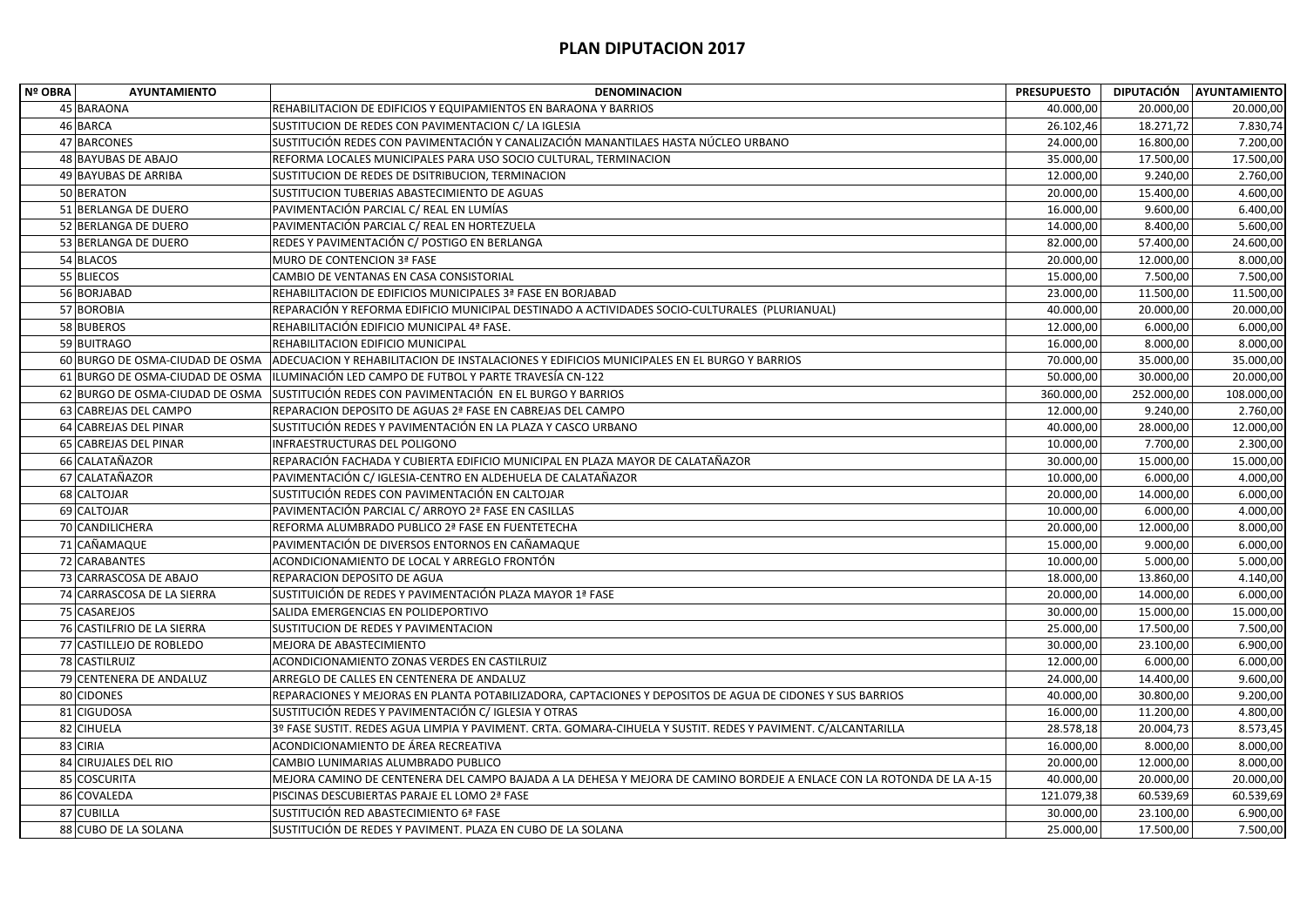| Nº OBRA     | <b>AYUNTAMIENTO</b>             | <b>DENOMINACION</b>                                                                               | <b>PRESUPUESTO</b> |           | DIPUTACIÓN AYUNTAMIENTO |
|-------------|---------------------------------|---------------------------------------------------------------------------------------------------|--------------------|-----------|-------------------------|
|             | 89 CUBO DE LA SOLANA            | SUSTITUCIÓN REDES Y PAVIMENT. TRAVESÍA DE LUBIA                                                   | 25.000,00          | 17.500,00 | 7.500,00                |
|             | 90 DEVANOS                      | SUSTITUCIÓN REDES Y PAVIMENT. C/ AGUILAR Y C/ CILLA                                               | 30.000,00          | 21.000,00 | 9.000,00                |
| 91 DEZA     |                                 | 3º FASE RENOVACIÓN ALUMBRADO PÚBLICO (MIÑANA-DEZA)                                                | 40.000,00          | 24.000,00 | 16.000,00               |
|             | 92 DURUELO DE LA SIERRA         | REPARACIONES Y AMPLIACIÓN DE SERVICIOS EN PISCINA MUNICIPAL                                       | 118.117,58         | 59.058,79 | 59.058,79               |
|             | 93 E.L.M. AGUILERA              | SUSTITUCION ALUMBRADO PUBLICO EN AGUILERA                                                         | 10.000,00          | 6.000,00  | 4.000,00                |
|             | 94 E.L.M. CUELLAR DE LA SIERRA  | SUSTITUCION DE REDES Y PAVIMENTACION EN CUELLAR DE LA SIERRA                                      | 10.000,00          | 7.000,00  | 3.000,00                |
|             | 95 E.L.M. FUENTELFRESNO         | INSTALACION DE REDES Y PAVIMENTACION EN FUENTELFRESNO                                             | 10.000,00          | 7.000,00  | 3.000,00                |
|             | 96 E.L.M. FUENTETOBA            | SUSTITUCION DE REDES Y PAVIMENTACION EN FUENTETOBA                                                | 40.000,00          | 28.000,00 | 12.000,00               |
|             | 97 E.L.M. NAVALCABALLO          | ALMACEN EN NAVALCABALLO (PLURIANUAL 2ª ANUALIDAD OBRA 114/16)                                     | 25.116,41          | 10.000,00 | 15.116,41               |
|             | 98 E.L.M. TARDAJOS DE DUERO     | SUSTITUCIÓN REDES Y PAVIMENTACIÓN CALLES EN TARDAJOS DE DUERO                                     | 15.000,00          | 10.500,00 | 4.500,00                |
|             | 99 E.L.M. VALDEALVILLO          | FINALIZACION REALIZACION INSTALACION ELECTRICA, REFORMA DE BAÑO Y PINTURA, EN VIVIENDA MUNICIPAL  | 10.000,00          | 5.000,00  | 5.000,00                |
|             | 100 E.L.M. VALVERDE DE LOS AJOS | SUSTITUCION DE REDES Y PAVIMENTACION                                                              | 15.000,00          | 10.500,00 | 4.500,00                |
|             | 101 E.L.M. ZAYAS DE TORRE       | SUSTITUCIÓN DE REDES CON PAVIMENTACIÓN EN VARIAS CALLES DE ZAYAS DE TORRE                         | 16.000,00          | 11.200,00 | 4.800,00                |
|             | 102 ESPEJA DE SAN MARCELINO     | SUSTITUCION DE REDES CON PAVIMENTACION EN ESPEJA DE SAN MARCELINO                                 | 35.000,00          | 24.500,00 | 10.500,00               |
| 103 ESPEJON |                                 | CAMBIO DE LUMINARIAS DE MAYOR EFICIENCIA ENERGÉTICA                                               | 30.000,00          | 18.000,00 | 12.000,00               |
|             | 104 FRECHILLA DE ALMAZAN        | ARREGLO DE CAMINO DE FRECHILLA A TORREMEDIANA Y VARIANTE SUR A TORREMEDIANA                       | 25.000,00          | 12.500,00 | 12.500,00               |
|             | 105 FRESNO DE CARACENA          | <b>CASA CONSISTORIAL</b>                                                                          | 18.000,00          | 9.000,00  | 9.000,00                |
|             | 106 FUENTEARMEGIL               | SUSTIT. REDES Y LLAVES DE PASO EN FUENTEARMEGIL, FUENCALIENTE DEL DEL BURGO Y SANTERVAS DEL BURGO | 40.000,00          | 30.800,00 | 9.200,00                |
|             | 107 FUENTECAMBRON               | CONDUCIONES DE AGUA - REDES                                                                       | 24.000,00          | 18.480,00 | 5.520,00                |
|             | 108 FUENTECANTOS                | REHABILITACION CASA CONSISTORIAL                                                                  | 20.000,00          | 10.000,00 | 10.000,00               |
|             | 109 FUENTELMONGE                | 2ª FASE MEJORA ALUMBRADO PUBLICO EN FUENTELMONGE                                                  | 20.000,00          | 12.000,00 | 8.000,00                |
|             | 110 FUENTELSAZ DE SORIA         | PAVIMENTACION C/ LAS ERAS Y C/ DEL MEDIO                                                          | 25.000,00          | 15.000,00 | 10.000,00               |
|             | 111 FUENTELSAZ DE SORIA         | PAVIMENTACION C/ LA FUENTE Y C/ LA IGLESIA DE PEDRAZA                                             | 10.000,00          | 6.000,00  | 4.000,00                |
|             | 112 FUENTEPINILLA               | REFORMA DE ANTIGUA CASA DEL MAESTRO EN VALDERRUEDA                                                | 10.000,00          | 5.000,00  | 5.000,00                |
|             | 113 FUENTEPINILLA               | MEJORA ABASTECIMIENTO EN OSONA                                                                    | 10.000,00          | 7.700,00  | 2.300,00                |
|             | 114 FUENTEPINILLA               | CONSTRUCCION DEPOSITO AUXILIAR DE AGUA EN FUENTEPINILLA (PLURIANUAL 2ª ANUALIDAD OBRA 133/16)     | 24.738,00          | 19.048,26 | 5.689,74                |
|             | 115 FUENTES DE MAGAÑA           | MEJORA ABASTECIMIENTO 2ª FASE Y FINAL                                                             | 20.000,00          | 15.400,00 | 4.600,00                |
|             | 116 FUENTESTRUN                 | PAVIMENTACIÓN C/ CANTARRANAS                                                                      | 25.000,00          | 15.000,00 | 10.000,00               |
| 117 GARRAY  |                                 | PAVIMENTACION PARCIAL EN CHAVALER                                                                 | 25.000,00          | 15.000,00 | 10.000,00               |
| 118 GARRAY  |                                 | SUSTITUCION DE REDES Y PAVIMENTACION 2ª FASE EN TARDESILLAS                                       | 37.000,00          | 25.900,00 | 11.100,00               |
| 119 GARRAY  |                                 | MEJORA DE LA ACCESIBILIDAD EN GARRAY                                                              | 18.000,00          | 9.000,00  | 9.000,00                |
| 120 GARRAY  |                                 | PAVIMENTACION PARCIAL EN DOMBELLAS                                                                | 10.000,00          | 6.000,00  | 4.000,00                |
|             | 121 GOLMAYO                     | PISCINAS MUNICIPALES EN URBANIZACION LAS CAMARETAS (PLURIANUAL)                                   | 175.000,00         | 87.500,00 | 87.500,00               |
|             | 122 GOLMAYO                     | MEJORA ABASTECIMIENTO Y SANEAMIENTO LAS FRAGUAS, CAMPARAÑÓN Y LAS FRAGUAS                         | 22.000,00          | 16.940,00 | 5.060,00                |
|             | 123 GOLMAYO                     | SANEAMIENTO Y PAVIMENTACION EN CALLE DE LA ERMITA DE CARBONERA DE FRENTES                         | 10.000,00          | 7.000,00  | 3.000,00                |
| 124 GOMARA  |                                 | SUSTITUCIÓN DE REDES EN GÓMARA                                                                    | 40.000,00          | 30.800,00 | 9.200,00                |
| 125 GOMARA  |                                 | ARREGLO DE CUBIERTA Y CAMBIO DE VENTANAS EN CASA CONSISTORIAL DE ABIÓN                            | 20.000,00          | 10.000,00 | 10.000,00               |
| 126 GORMAZ  |                                 | SUSTITUCIÓN REDES C/ MAYOR - CAMINO DE LAS ERAS                                                   | 25.000,00          | 17.500,00 | 7.500,00                |
|             | 127 LANGA DE DUERO              | REFORMA DE PISCINAS E INSTALACIONES DEPORTIVAS.                                                   | 79.000,00          | 39.500,00 | 39.500,00               |
|             | 129 LANGA DE DUERO              | PAVIMENTACIÓN EN BARRIOS.                                                                         | 20.000,00          | 12.000,00 | 8.000,00                |
| 130 LICERAS |                                 | PAVIMENTACIÓN                                                                                     | 20.000,00          | 12.000,00 | 8.000,00                |
|             | 131 LOSILLA (LA)                | CANALIZACIÓN AGUAS                                                                                | 11.626,00          | 8.952,02  | 2.673,98                |
| 132 MAGAÑA  |                                 | CENTRO SOCIOCULTURAL 2ª FASE                                                                      | 25.000,00          | 12.500,00 | 12.500,00               |
| 133 MAGAÑA  |                                 | SUSTITUCION ALUMBRADO PUBLICO EN LA E.L.M. DE POBAR Y EN VILLARRASO                               | 10.000,00          | 6.000,00  | 4.000,00                |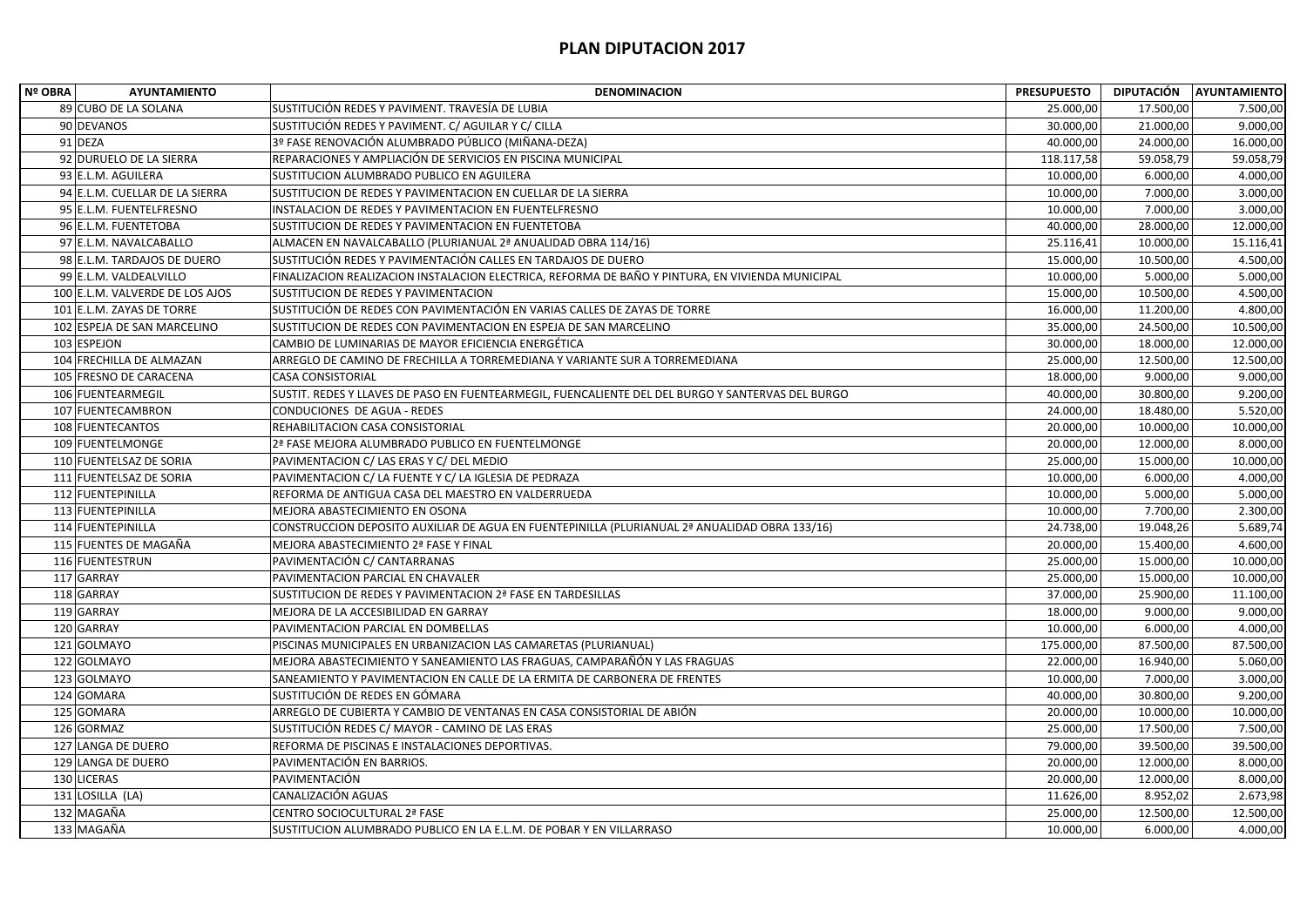| <b>Nº OBRA</b> | <b>AYUNTAMIENTO</b>            | <b>DENOMINACION</b>                                                                                   | <b>PRESUPUESTO</b> |            | DIPUTACIÓN AYUNTAMIENTO |
|----------------|--------------------------------|-------------------------------------------------------------------------------------------------------|--------------------|------------|-------------------------|
|                | 134 MAJAN                      | ACONDICIONAMIENTO DE CAMINOS                                                                          | 20.000,00          | 10.000,00  | 10.000,00               |
|                | 135 MATALEBRERAS               | MEJORA ABASTECIMIENTO DE AGUA POTABLE 2ª FASE CAPTACIÓN Y CONDUCCIÓN DE AGUA                          | 45.000,00          | 34.650,00  | 10.350,00               |
|                | 136 MATAMALA DE ALMAZAN        | OBRAS Y EQUIPAMIENTO EN EDIFICIO MUNICIPAL                                                            | 20.000,00          | 10.000,00  | 10.000,00               |
|                | 137 MATAMALA DE ALMAZAN        | REHABILITACION DE DE EDIFICIOS MUNICIPALES EN MATUTE DE ALMAZAN                                       | 20.000,00          | 10.000,00  | 10.000,00               |
|                | 138 MATAMALA DE ALMAZAN        | SUSTITUCION REDES EN SANTA MARIA DEL PRADO                                                            | 20.000,00          | 15.400,00  | 4.600,00                |
|                | 139 MEDINACELI                 | SUSTITUCIÓN DE REDES DE ABASTECIMIENTO EN MEDINACELI ESTACIÓN                                         | 60.000,00          | 46.200,00  | 13.800,00               |
|                | 140 MEDINACELI                 | ABASTECIMIENTO DE AGUA EN LODARES DE MEDINACELI                                                       | 15.000,00          | 11.550,00  | 3.450,00                |
|                | 141 MEDINACELI                 | SUSTITUCIÓN ABASTECIMIENTO DE AGUA EN AZCAMELLAS                                                      | 15.000,00          | 11.550,00  | 3.450,00                |
|                | 142 MIÑO DE MEDINACELI         | NUEVO DEPOSITO DE AGUA (PLURIANUAL)                                                                   | 35.000,00          | 26.950,00  | 8.050,00                |
|                | 143 MIÑO DE SAN ESTEBAN        | SUSTITUCIÓN DE REDES DE AGUA CON PAVIMENTACIÓN                                                        | 30.000,00          | 21.000,00  | 9.000,00                |
|                | 144 MOLINOS DE DUERO           | REDES Y PAVIMENTACION 2ª FASE                                                                         | 40.000,00          | 28.000,00  | 12.000,00               |
|                | 145 MOMBLONA                   | ACONDICIONAMIENTO DE CAMINOS                                                                          | 22.000,00          | 11.000,00  | 11.000,00               |
|                | 147 MONTEAGUDO DE LAS VICARIAS | SUSTIT. REDES Y PAVIMENT. C/ PUERTA NUEVA, LA PARRA, PZA. MAYOR Y OTRAS EN MONTEAGUDO DE LAS VICARIAS | 40.000,00          | 28.000,00  | 12.000,00               |
|                | 148 MONTEJO DE TIERMES         | SUSTITUCION DE REDES EN MONTEJO DE TIERMES Y BARRIOS                                                  | 50.000,00          | 35.000,00  | 15.000,00               |
|                | 149 MONTENEGRO DE CAMEROS      | SUSTITUCION DE REDES Y PAVIMENTACIÓN EN CALLES DEL MUNICIPIO                                          | 30.000,00          | 21.000,00  | 9.000,00                |
|                | 150 MORON DE ALMAZAN           | PAVIMENTACION C/ SORIA                                                                                | 35.000,00          | 21.000,00  | 14.000,00               |
|                | 151 MURIEL DE LA FUENTE        | REHABILITACIÓN ERMITA VIRGEN DEL VALLE                                                                | 30.000,00          | 15.000,00  | 15.000,00               |
|                | 152 MURIEL VIEJO               | ACONDICIONAMIENTO DEPOSITO DE INCENDIOS CON AMPLIACIÓN DE ALUMBRADO PÚBLICO                           | 28.325,71          | 16.995,43  | 11.330,28               |
|                | 153 NAFRIA DE UCERO            | SANEAMIENTO C/ LA IGLESIA EN NAFRÍA DE UCERO                                                          | 20.000,00          | 15.400,00  | 4.600,00                |
|                | 154 NARROS                     | PAVIMENTACION C/ SAN JUAN Y C/ CONCEPCIONES (PLAZUELA)                                                | 30.000,00          | 18.000,00  | 12.000,00               |
|                | 155 NAVALENO                   | CONSTRUCCION NAVE MUNICIPAL (PLURIANUAL)                                                              | 80.000,00          | 40.000,00  | 40.000,00               |
|                | 156 NEPAS                      | PAVIMENTACION C/ CANTARRANAS II Y BACHEO VARIAS CALLES Y ACOND. FRONTÓN                               | 25.000,00          | 15.000,00  | 10.000,00               |
|                | 157 NOLAY                      | MEJORA ALUMBRADO PUBLICO PARA AHORRO ENERGÉTICO EN NOLAY                                              | 14.000,00          | 8.400,00   | 5.600,00                |
|                | 158 NOVIERCAS                  | SUSTITUCION REDES CONTINUACION C/ SAN ANTONIO Y C/ MAYOR                                              | 40.000,00          | 28.000,00  | 12.000,00               |
|                | 159 OLVEGA                     | REDES Y PAVIMENTACIÓN EN MURO                                                                         | 40.000,00          | 28.000,00  | 12.000,00               |
|                | 160 OLVEGA                     | REDES Y PAVIMENTACIONES OLVEGA (PLURIANUAL 2ª ANUALIDAD OBRA 181/16)                                  | 200.000,00         | 140.000,00 | 60.000,00               |
|                | 161 ONCALA                     | SUSTITUTUCION ALUMBRADO PÚBLICO EN ONCALA                                                             | 29.166,67          | 17.500,00  | 11.666,67               |
|                | 162 PINILLA DEL CAMPO          | SUSTITUCION ACOMETIDA DE AGUA POTABLE                                                                 | 15.000,00          | 11.550,00  | 3.450,00                |
|                | 163 POVEDA DE SORIA (LA)       | SUSTITUCUCION DE REDES EN BARRIOMARTIN Y LA POVEDA                                                    | 40.000,00          | 28.000,00  | 12.000,00               |
|                | 164 POZALMURO                  | DEPÓSITO AUXILIAR DE AGUA                                                                             | 45.000,00          | 34.650,00  | 10.350,00               |
|                | 165 QUINTANA REDONDA           | CAMINO VERDE AL MOLINO, 2ª FASE (PLURIANUAL)                                                          | 53.000,00          | 26.500,00  | 26.500,00               |
|                | 166 QUINTANA REDONDA           | ARREGLO CENTRO SOCIAL EN LA VENTOSA DE FUENTEPINILLA                                                  | 10.000,00          | 5.000,00   | 5.000,00                |
|                | 167 QUINTANA REDONDA           | ASFALTADO VARIANTE DE LA SECA                                                                         | 20.000,00          | 10.000,00  | 10.000,00               |
|                | 168 QUINTANA REDONDA           | PISTA DEPORTIVA MULTIDEPORTE Y DE OCIO EN LAS CUEVAS DE SORIA                                         | 18.000,00          | 9.000,00   | 9.000,00                |
|                | 169 QUINTANAS DE GORMAZ        | SUSTIT. TUBERÍA DE ABASTECIMIENTO CAMINO DE LAS ERAS Y C/ESTACIÓN Y MEJORA DEPOSITO DE AGUAS          | 25.000,00          | 19.250,00  | 5.750,00                |
|                | 170 QUIÑONERIA                 | REPARACIÓN FUENTE Y ADECUACIÓN ENTORNO                                                                | 10.000,00          | 6.000,00   | 4.000,00                |
|                | 171 RABANOS (LOS)              | REDES Y PAVIMENTACION C/ LA IGLESIA EN LOS RABANOS                                                    | 35.000,00          | 24.500,00  | 10.500,00               |
|                | 172 REBOLLAR                   | 2ª FASE REPARACIÓN DEPOSITO DE ABASTECIMIENTO DE AGUA                                                 | 10.000,00          | 7.700,00   | 2.300,00                |
|                | 173 RECUERDA                   | PAVIMENTACIÓN DE VARIAS CALLES EN RECUERDA                                                            | 15.000,00          | 9.000,00   | 6.000,00                |
|                | 174 RECUERDA                   | REFORMA EDIF. MUNICIPAL ANTIGUA CASA DEL MAESTRO EN LA PERERA.                                        | 11.000,00          | 5.500,00   | 5.500,00                |
|                | 175 RELLO                      | ACONDICIONAMIENTO EDIFICIO MUNICIPAL RELLO                                                            | 20.000,00          | 10.000,00  | 10.000,00               |
|                | 176 RENIEBLAS                  | REFORMA Y AMPLIACION AYUNTAMIENTO Y CENTRO MEDICO EN FUENSAUCO                                        | 20.000,00          | 10.000,00  | 10.000,00               |
|                | 177 RENIEBLAS                  | ACONDIC. Y MEJORA AYUNTAMIENTO Y CENTRO MEDICO EN RENIEBLAS CON SUPRESION DE BARRERAS ARQUITECTONICAS | 10.000,00          | 5.000,00   | 5.000,00                |
|                | 178 RETORTILLO DE SORIA        | SUSTITUCION REDES EN RETORTILLO DE SORIA Y TARANCUEÑA                                                 | 70.000,00          | 49.000,00  | 21.000,00               |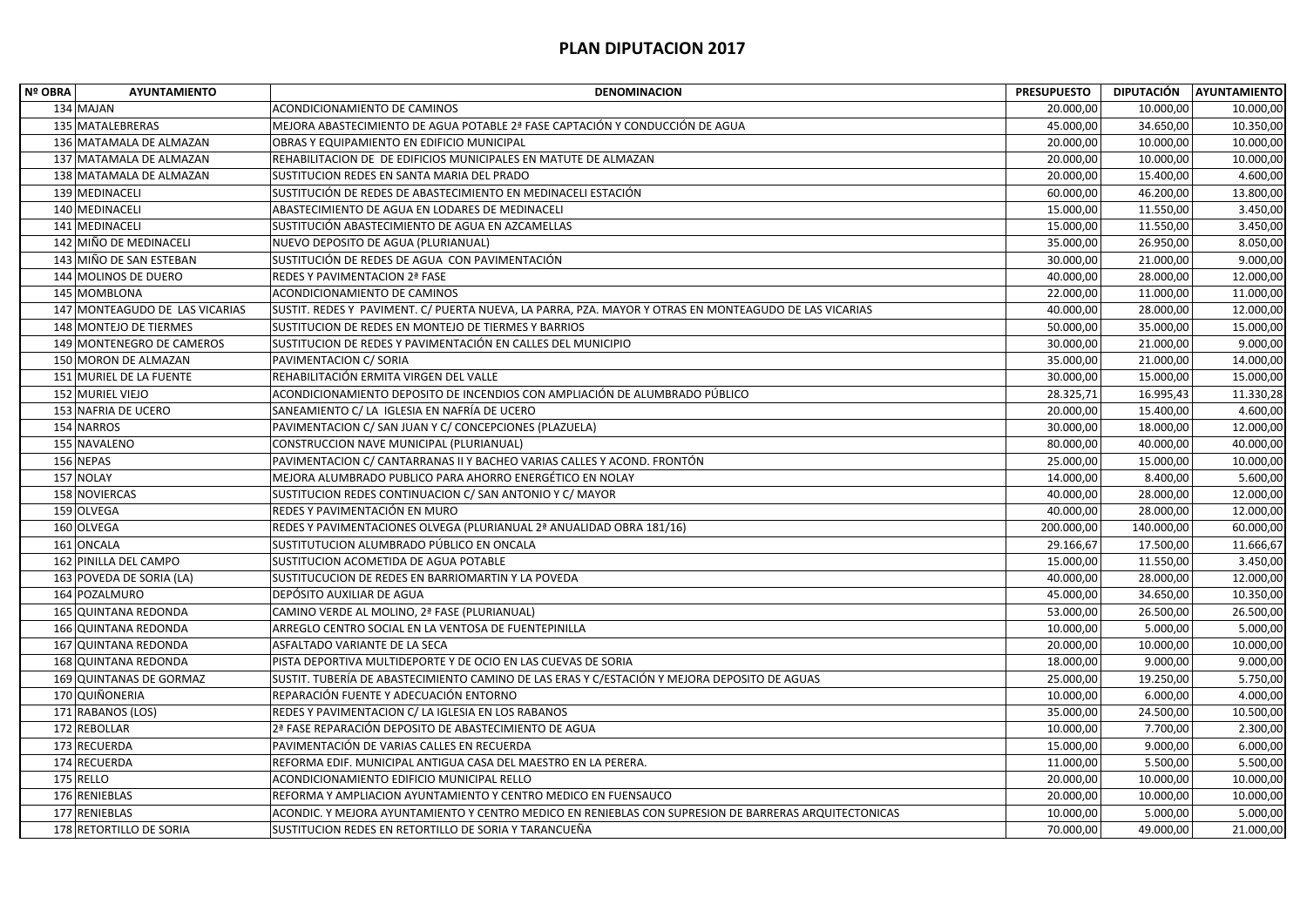| Nº OBRA         | <b>AYUNTAMIENTO</b>          | <b>DENOMINACION</b>                                                                                     | <b>PRESUPUESTO</b> |            | DIPUTACIÓN AYUNTAMIENTO |
|-----------------|------------------------------|---------------------------------------------------------------------------------------------------------|--------------------|------------|-------------------------|
| 179 REZNOS      |                              | SUSTITUCIÓN REDES, SANTO. Y ACOMETIDAS PLZ. MAYOR Y C/ CANTARRANAS                                      | 10.000,00          | 7.000,00   | 3.000,00                |
| 180 REZNOS      |                              | REP. EDIFICIO MUNICIPAL HORNO, 2ª FASE (PLURIANUAL 2ª ANUALIDAD OBRA 202/16)                            | 17.876,00          | 8.938,00   | 8.938,00                |
|                 | 181 RIBA DE ESCALOTE (LA)    | PAVIMENTACIÓN PARCIAL C/ CASARAZO EN LA RIBA DE ESCALOTE                                                | 12.000,00          | 7.200,00   | 4.800,00                |
|                 | 182 RIOSECO DE SORIA         | FINALIZACION SUSTITUCION DE REDES Y PAVIMENTACION EN C/ LAS HERAS                                       | 30.000,00          | 21.000,00  | 9.000,00                |
|                 | 183 ROLLAMIENTA              | 3ª FASE REHABILITACIÓN EDIFICIO DE LAS ANTIGUAS ESCUELAS                                                | 20.000,00          | 10.000,00  | 10.000,00               |
| 184 ROYO (EL)   |                              | MEJORA SANEAMIENTO COLECTOR AGUAS RESIDUALES AVENIDA BUENOS AIRES 2ª FASE.                              | 42.500,00          | 32.725,00  | 9.775,00                |
| 185 ROYO (EL)   |                              | PAVIMENTACION TRAVESIA REAL BAJERA Y PLAZA DEL CENTRO SOCIAL HINOJOSA DE LA SIERRA                      | 17.500,00          | 10.500,00  | 7.000,00                |
| 186 SALDUERO    |                              | REFORMA ALUMBRADO PUBLICO EFICIENCIA ENERGETICA-FASE III                                                | 20.000,00          | 12.000,00  | 8.000,00                |
|                 | 187 SAN ESTEBAN DE GORMAZ    | SUSTITUCIÓN REDES EN C/ PESCADORES Y OTRAS                                                              | 200.000,00         | 140.000,00 | 60.000,00               |
|                 | 188 SAN ESTEBAN DE GORMAZ    | ALUMBRADO PÚBLICO EN SAN ESTEBAN DE GORMAZ                                                              | 60.000,00          | 36.000,00  | 24.000,00               |
|                 | 189 SAN ESTEBAN DE GORMAZ    | SUSTITUCIÓN REDES CON PAVIMENTACIÓN EN BARRIOS                                                          | 15.000,00          | 10.500,00  | 4.500,00                |
|                 | 190 SAN ESTEBAN DE GORMAZ    | PAVIMENTACIÓN EN BARRIOS                                                                                | 40.000,00          | 24.000,00  | 16.000,00               |
|                 | 191 SAN ESTEBAN DE GORMAZ    | CICLO HIDRAÚLICO EN BARRIOS                                                                             | 10.000,00          | 7.700,00   | 2.300,00                |
|                 | 192 SAN ESTEBAN DE GORMAZ    | ALUMBRADO PÚBLICO EN BARRIOS                                                                            | 15.000,00          | 9.000,00   | 6.000,00                |
|                 | 193 SAN ESTEBAN DE GORMAZ    | <b>CENTROS SOCIALES EN BARRIOS</b>                                                                      | 33.000,00          | 16.500,00  | 16.500,00               |
| 194 SAN FELICES |                              | SUSTITUCIÓN REDES Y PAVIMENT. C/ CORTAPALILLOS Y OTRAS                                                  | 20.000,00          | 14.000,00  | 6.000,00                |
|                 | 195 SAN LEONARDO DE YAGÜE    | MODERNIZACIÓN INSTALACIONES DEPORTIVAS                                                                  | 23.000,00          | 11.500,00  | 11.500,00               |
|                 | 196 SAN LEONARDO DE YAGÜE    | ADECUACIÓN ALMACENES MUNICIPALES                                                                        | 11.000,00          | 5.500,00   | 5.500,00                |
|                 | 197 SAN LEONARDO DE YAGÜE    | ELIMINACIÓN BARRERAS ARQUITECTÓNICAS Y OTRAS EN CASA CONSISTORIAL                                       | 43.000,00          | 21.500,00  | 21.500,00               |
|                 | 198 SAN LEONARDO DE YAGÜE    | SUSTITUCIÓN DE REDES CON PAVIMENTACIÓN                                                                  | 39.000,00          | 27.300,00  | 11.700,00               |
|                 | 199 SAN LEONARDO DE YAGÜE    | ALUMBRADO PÚBLICO CONTINUACIÓN                                                                          | 12.000,00          | 7.200,00   | 4.800,00                |
|                 | 200 SAN PEDRO MANRIQUE       | REDES Y PAVIMENTACIÓN SAN PEDRO MANRIQUE Y SARNAGO                                                      | 95.000,00          | 66.500,00  | 28.500,00               |
|                 | 201 SANTA CRUZ DE YANGUAS    | SUSTITUCION REDES DE DISTRIBUCION 1ª FASE                                                               | 30.000,00          | 23.100,00  | 6.900,00                |
|                 | 202 SANTA MARIA DE HUERTA    | PAVIMENTACION DE CALLES                                                                                 | 40.000,00          | 24.000,00  | 16.000,00               |
|                 | 203 SANTA MARIA DE LAS HOYAS | PAVIMENT. C/ MIRANDA Y LA FUENTE EN STA. Mª DE LAS HOYAS Y PLAZOLETA EN MUÑECAS                         | 15.000,00          | 9.000,00   | 6.000,00                |
|                 | 204 SERON DE NAGIMA          | SUSTITUCIÓN ALUMBRADO PÚBLICO EN SERÓN DE NÁGIMA (PLURIANUAL)                                           | 40.000,00          | 24.000,00  | 16.000,00               |
| 205 SOLIEDRA    |                              | REHABILITACION DEL PARQUE MUNICIPAL                                                                     | 10.000,00          | 5.000,00   | 5.000,00                |
| 206 SORIA       |                              | SUSTIT. Y MEJORA RED GENERAL DE ABASTO. DE AGUA A BARRIOS DE LAS CASAS, OTERUELOS, PEDRAJAS Y TOLEDILLO | 61.000,00          | 46.970,00  | 14.030,00               |
|                 | 207 SOTILLO DEL RINCON       | SEPARACION MUSEO DE LA MANTEQUILLA DEL SALON DE BAILE EN MOLINOS DE RAZON                               | 12.000,00          | 6.000,00   | 6.000,00                |
|                 | 208 SOTILLO DEL RINCON       | MURO DE CONTENCION SOBRE EL RIO RAZON (PLURIANUAL 2ª ANUALIDAD OBRA 230/16)                             | 26.620,00          | 15.972,00  | 10.648,00               |
| 209 TAJAHUERCE  |                              | SUSTITUCIÓN REDES C/ LA FUENTE                                                                          | 20.000,00          | 15.400,00  | 4.600,00                |
| 210 TAJUECO     |                              | REHABILITACIÓN EDIFICIO PARA ALQUILER C/ SIN SALIDA Nº 1 EN TAJUECO                                     | 25.000,00          | 15.000,00  | 10.000,00               |
| 211 TALVEILA    |                              | CAMBIO LUMINARIA EFICIENCIA ENERGETICA                                                                  | 20.000,00          | 12.000,00  | 8.000,00                |
| 212 TALVEILA    |                              | CAMBIO LUMINARIA EFICIENCIA ENERGÉTICA EN CANTALUCIA                                                    | 10.000,00          | 6.000,00   | 4.000,00                |
|                 | 213 TARDELCUENDE             | REHABILITACIÓN EDIFICIO VESTUARIOS EN POLIDEPORTIVO MUNICIPAL                                           | 68.824,00          | 34.412,00  | 34.412,00               |
|                 | 214 TARDELCUENDE             | ACONDICIONAMIENTOS PARÁMETROS EXTERIORES CASA CONSISTORIAL EN CASCAJOSA                                 | 12.000,00          | 6.000,00   | 6.000,00                |
| 215 TARODA      |                              | 3ª FASE SUSTITUCIÓN REDES Y PAVIMENTACIÓN C/ LA POSADA                                                  | 25.000,00          | 17.500,00  | 7.500,00                |
| 216 TEJADO      |                              | REFORMA ALUMBRADO PÚBLICO EN ZAMAJÓN, VILLANUEVA DE ZAMAJÓN Y SAUQUILLO DE BOÑICES.                     | 50.000,00          | 30.000,00  | 20.000,00               |
| 217 TORLENGUA   |                              | FINALIZACION DE LA OBRA AUMBRADO PUBLICO EN TORLENGUA                                                   | 20.000,00          | 12.000,00  | 8.000,00                |
| 218 TORREBLACOS |                              | CAMINO DE LA DEHESA AL PRADO DE LA NAVA                                                                 | 20.000,00          | 10.000,00  | 10.000,00               |
| 219 TREVAGO     |                              | 2ª FASE CAPTACION Y CONDUCCION DE AGUA (PLURIANUAL OBRA 249/16)                                         | 24.969,74          | 19.226,70  | 5.743,04                |
| 220 UCERO       |                              | SUSTITUCIÓN DE REDES Y PAVIMENTACIÓN EN C/ EL CASTILLO DE UCERO                                         | 25.000,00          | 17.500,00  | 7.500,00                |
| 221 VADILLO     |                              | SUSTITUCION REDES DE DISTRIBUCION                                                                       | 18.182,00          | 14.000,00  | 4.182,00                |
|                 | 222 VALDEAVELLANO DE TERA    | 3ª FASE PAVIMENTACIÓN DE LA C/ LA PLAZA                                                                 | 60.000,00          | 36.000,00  | 24.000,00               |